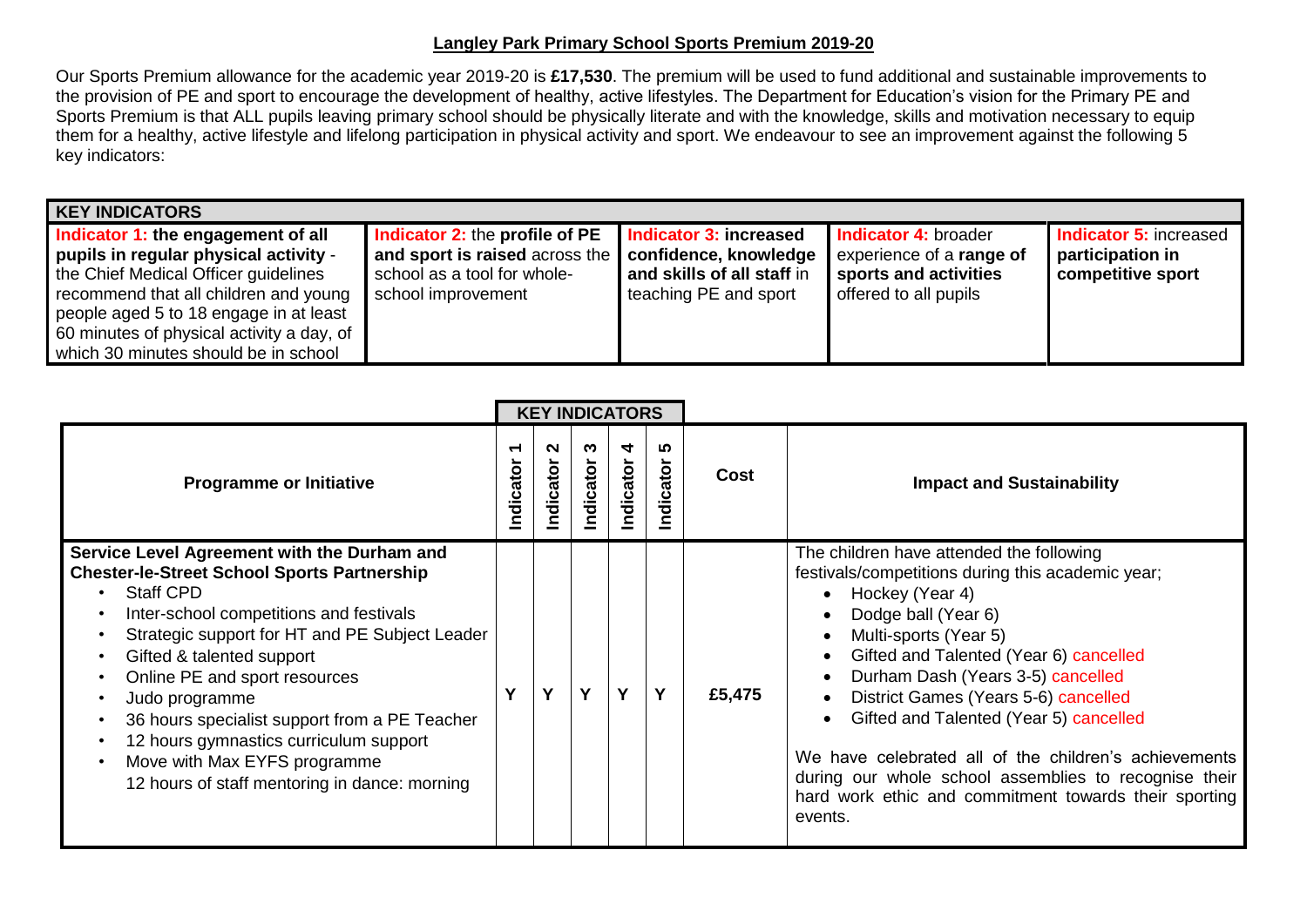The children have most certainly shared their enjoyment and enthusiasm in wanting to participate in more events during the next academic year.

Allowing the children to gain an experience of a wider range of sports (G+T) has had a positive impact upon the level of challenge they are willing to take. They believe they have excelled in areas in which they may have not had opportunities to do so before. This has been very encouraging to hear.

We have worked in partnership with Destination Judo and they delivered successful Judo taster sessions to children in Years 1-6. The children were offered a fun and lively session allowing them the chance to develop different skills as well as play judo themed games and activities. This had a brilliant impact upon developing balance and coordination skills.

Strategic support from Andrew (SSP) has been offered to both our Head Teacher and PE Subject Leader. This has been very efficient in working together to ensure sustainable improvements to the provision of our PE is successful in encouraging children to lead a healthy and active lifestyle. We have recently evaluated the impact on this which has gained us the bronze award for the School Games Mark 2019. 2020's award was not achieved due to COVID restrictions.

The Early Years staff have been well supported during their curriculum support sessions this year. They have been able to gain access to suitable resources following on from their sessions with a member of the SSP team, which has enabled the children to develop their physical skills across the year.

We have also received curriculum support for a number of different aspects of PE. All of the staff who have received curriculum support from a coach or a specialist PE teacher now have increased confidence of teaching that specific area of PE. Our staff are aware that a range of planning documents / resources are available and can be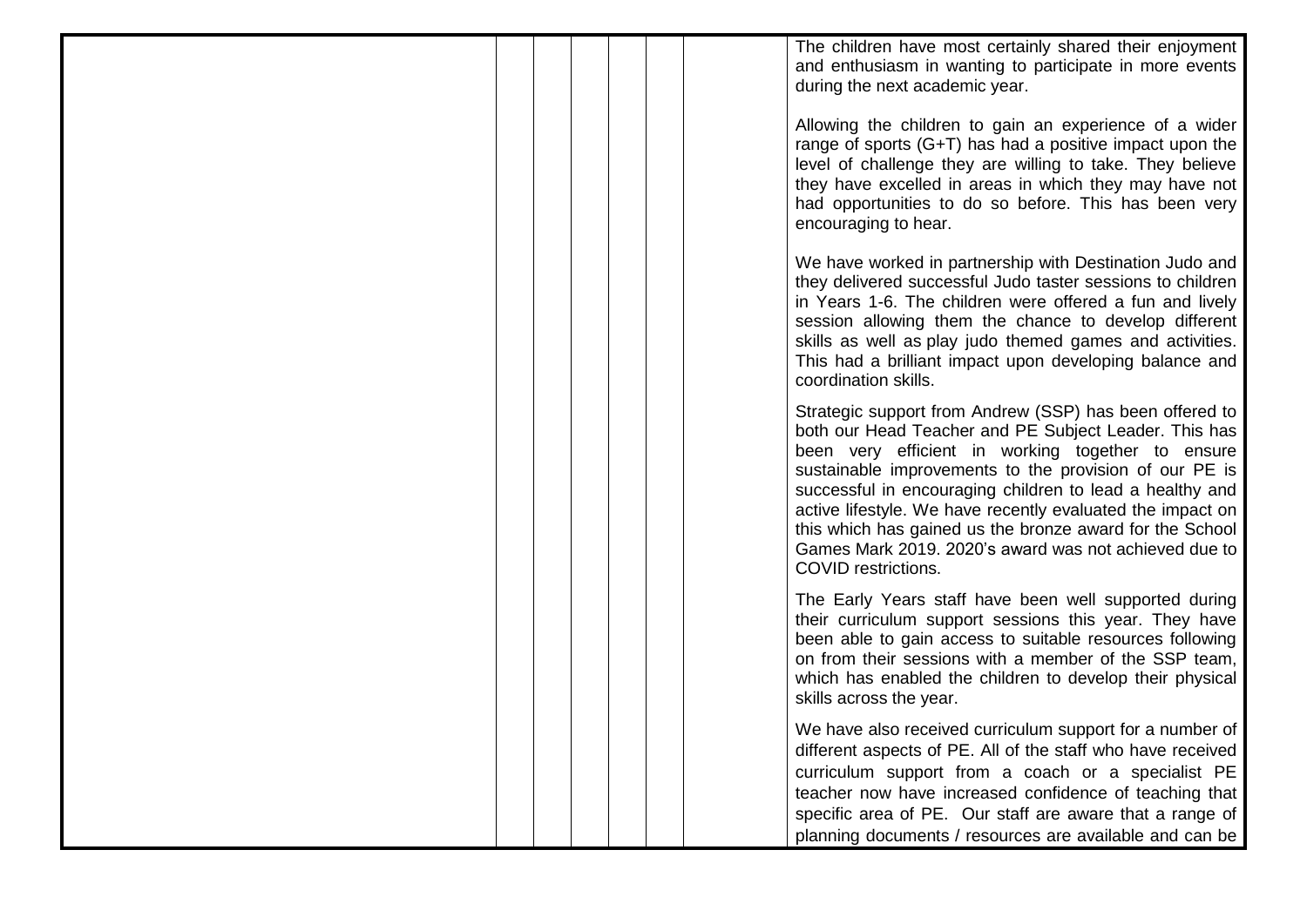|                                                                                                                                                        |   |   |   |   |   |        | accessed in the future if staff change year groups.                                                                                                                                                                                                                                                                                                                                                                                 |
|--------------------------------------------------------------------------------------------------------------------------------------------------------|---|---|---|---|---|--------|-------------------------------------------------------------------------------------------------------------------------------------------------------------------------------------------------------------------------------------------------------------------------------------------------------------------------------------------------------------------------------------------------------------------------------------|
|                                                                                                                                                        |   |   |   |   |   |        | Both the staff at Langley Park and the staff delivering<br>these sessions (SSP) have spoke very highly of our pupils<br>regarding how enthused they have been during each<br>individual session. It is great to hear that in terms of the<br>physical impact this has had, the children have all been<br>able to develop their own level of fitness, which is a huge<br>achievement!                                                |
| <b>Coaching Programme and staff development in</b><br><b>EYFS (Craig's Coaching)</b>                                                                   |   |   |   |   |   |        | Staff have spoken positively about the training and<br>resources that they have received and will continue to use                                                                                                                                                                                                                                                                                                                   |
| Support programme for staff to develop<br>knowledge in delivery of fundamental<br>movement skills in EYFS.<br>Upskilling of staff via team teaching    | Y | Y | Y | Y |   | £3500  | ideas in their teaching. Our Reception class teacher has<br>commented on the majority of children achieving a good<br>level of development (GLD) within the Physical<br>Development area of learning.                                                                                                                                                                                                                               |
| <b>Affiliation to Derwentside Primary Schools FA</b><br>Provide inter-school football competition for<br>$\bullet$<br>pupils                           |   |   |   |   | Y | £100   | Our Year 5/6 team trained and competed<br>$\bullet$<br>exceptionally in this league. (10 pupils)                                                                                                                                                                                                                                                                                                                                    |
| <b>Affiliation to Chester-le-Street Primary Schools</b><br><b>Athletics Association</b><br>Provide inter-school athletics/XC competition<br>for pupils |   |   |   |   | Y | £100   | School Cross Country team competed in the cross<br>country tournament winning small school's<br>trophies (8 pupils)                                                                                                                                                                                                                                                                                                                 |
| <b>OAA programme</b><br>• Working with Scout Ed to deliver an outdoor<br>education programme including orienteering<br>with all pupils                 | Y | Y | Y | Y |   | £2,550 | The children in Years $1 - 6$ have sessions on site using<br>the outdoors for their learning as well as orienteering<br>sessions. This has had a huge impact on developing team<br>building skills as well as perseverance towards completing<br>a task.<br>Our leader, Chris, has delivered his weekly sessions<br>which clearly meets the needs of the children. He has<br>developed the children's knowledge of the outdoors and |
|                                                                                                                                                        |   |   |   |   |   |        | their use of key vocabulary. Both staff and children alike<br>have spoke very positively of these sessions having a<br>positive impact upon children being active within the<br>outdoors.                                                                                                                                                                                                                                           |
| <b>School Sports Week</b><br>Variety of activities to stimulate physical and<br>$\bullet$<br>healthy activities across the school.                     | Υ | Y |   | Y |   | £1225  | Cancelled due to COVID restrictions.<br>Year 6 cohort accessed additional sessions running up to                                                                                                                                                                                                                                                                                                                                    |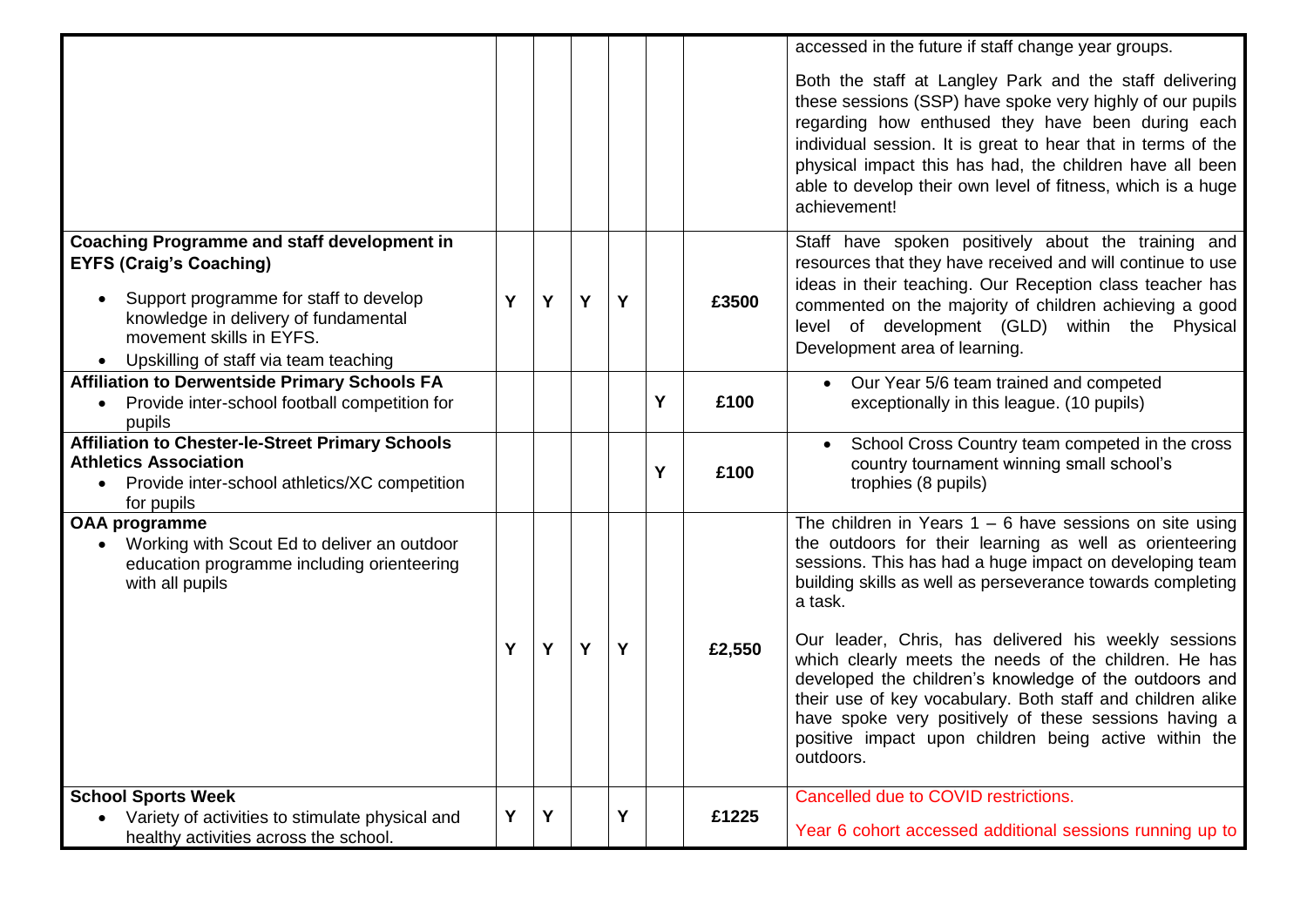| Activities to be driven by pupil voice.                                                                                                                         |   |   |   |   |        | <b>July 2020</b>                                                                                                                                                                                                                                                                                                                                                                                                                                                                                                                                                                                                    |
|-----------------------------------------------------------------------------------------------------------------------------------------------------------------|---|---|---|---|--------|---------------------------------------------------------------------------------------------------------------------------------------------------------------------------------------------------------------------------------------------------------------------------------------------------------------------------------------------------------------------------------------------------------------------------------------------------------------------------------------------------------------------------------------------------------------------------------------------------------------------|
| <b>Supply Cover</b><br>• To allow Subject Leader to attend training<br>meetings.<br>To allow staff to attend PE specific CPD.                                   |   | Y | Y |   | £1,000 | Throughout this academic year, the PE coordinator has<br>been able to attend meetings with members of the SSP<br>such as coordinator training days, playground leaders'<br>training and also to meet regarding gaining the bronze<br>award for our School Games Mark.<br>The valuable information gained from these sessions has<br>enabled the PE coordinator to gain a wealth of knowledge<br>to motivate and up skill our staff in sharing the importance<br>of active learning in school.                                                                                                                       |
| <b>PE/Sport Equipment</b><br>Equipment to ensure a high-quality PE<br>curriculum and out of hours clubs can be<br>delivered.                                    | Y | Y |   | Y | £1,500 | Having highly attractive equipment has enabled a wider<br>range of children to have a positive attitude towards their<br>physical development.<br>Staff are feeling confident in delivering high quality PE<br>lessons in relation with the core tasks specific for their<br>year group.                                                                                                                                                                                                                                                                                                                            |
| <b>Playground Sports Equipment</b><br>Equipment for lunchtime supervisors and sports<br>leaders to encourage more physical activity at<br>break and lunchtimes. | Y | Y |   | Y | £1,500 | Our teaching staff and lunchtime supervisors have been<br>provided with relevant equipment to ensure the children<br>can develop a range of physical skills on a daily basis.<br>The equipment had been audited, new equipment was<br>ordered and any old equipment has now been replaced.<br>During break times, staff work well alongside children to<br>use the equipment alongside the line markings that we<br>now have. The children feel they are being challenged<br>and have enjoyed having open-ended physical activities<br>going on which can be altered to suit their interests /<br>physical ability. |
| <b>Bikeability Course</b><br>Teaching Y5 and Y6 pupils basic safety and<br>awareness skills when riding a bike.                                                 | Y | Y |   |   | £300   | Year 5/6 pupils attended on site road safety training (2<br>$classes - 24$ pupils)                                                                                                                                                                                                                                                                                                                                                                                                                                                                                                                                  |
| <b>Hoopstarz workshop</b><br>Workshop to introduce all children to hulahooping                                                                                  | Y |   |   | & | £300   | <b>Cancelled due to National lockdown</b>                                                                                                                                                                                                                                                                                                                                                                                                                                                                                                                                                                           |